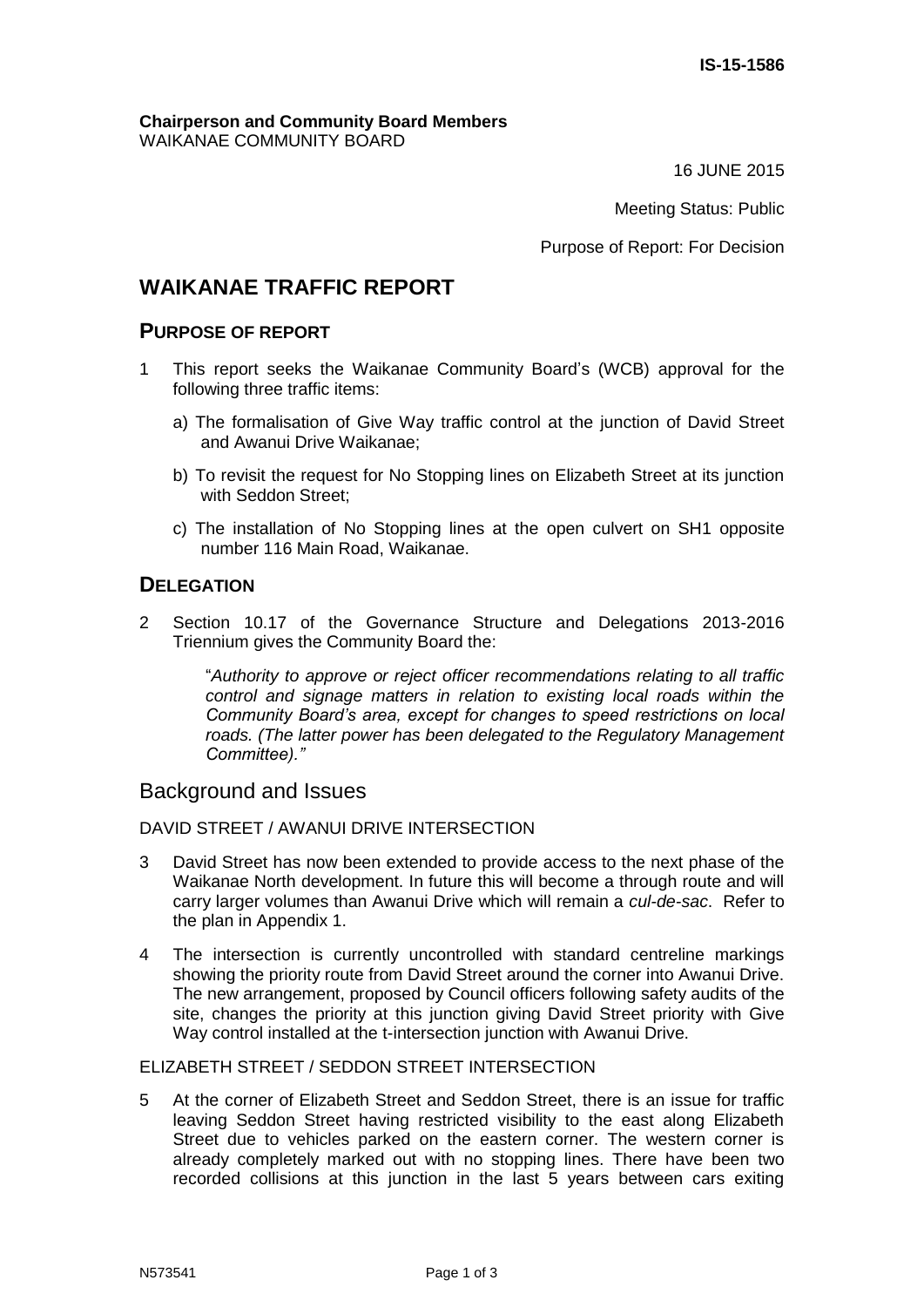Seddon Street failing to Give Way to eastbound traffic. Refer to the plan in Appendix 2.

6 An earlier proposal to the board was rejected on the grounds that it would remove parking on Seddon Street for residents, Plunket and the Montessori School. The revised proposal reduces the parking restriction on Seddon Street down to the legal minimum clearance from the corner (6 metres) with approximately 12 metres of no stopping lines installed on Elizabeth Street.

#### STATE HIGHWAY 1 – 116 MAIN ROAD WAIKANAE

- 7 An open culvert which drains Council storm water under the North Island main trunk railway is located opposite 116 Main Road, Waikanae. This culvert needs to be periodically inspected and cleared of debris to prevent blockages which could flood SH1, Main Road residents, and undermine the railway. Currently, commuters are parking across the culvert and preventing access by Council staff and equipment.
- 8 Approximately 6 metres of no stopping lines together with some wooden sight rails and No Parking signs are required to delineate this area. Refer to the plan in Appendix 3.

### **CONSIDERATIONS**

Policy considerations

9 There are no policy implications in relation to the recommendations.

#### Legal considerations

10 There are no legal considerations other than ensuring any new signs or roadmarkings are manufactured and installed in accordance with NZTA guidelines and New Zealand parking standards.

### Financial considerations

- 11 The cost of the Awanui Drive Give Way signs and road marking will be met by the developer of Waikanae North.
- 12 The cost of the other proposed line marking and signage works can be accommodated in the 2014/2015 maintenance and Minor Safety Improvement budgets.

### Tāngata whenua considerations

13 There are no recognised issues for consideration relating to Iwi.

### **SIGNIFICANCE AND ENGAGEMENT**

#### Degree of significance

14 This matter has a low level of significance under Council policy.